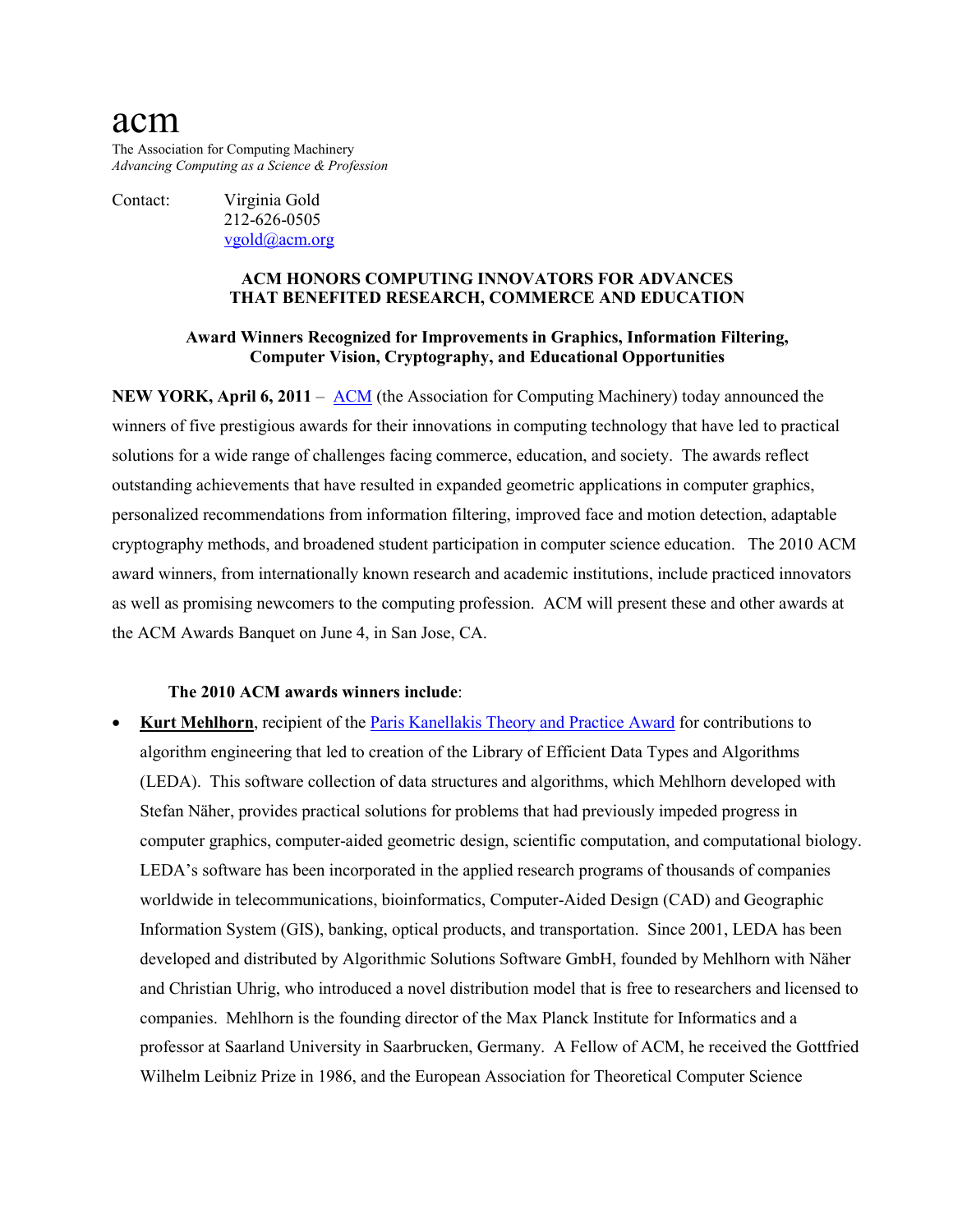(EATCS) Award in 2010. *The Kanellakis Award honors specific theoretical accomplishments that significantly affect the practice of computing*.

- **GroupLens Collaborative Filtering Recommender Systems,** recipient of the [Software System Award.](http://awards.acm.org/software_system/) These systems show how a distributed set of users could receive personalized recommendations by sharing ratings, leading to both commercial products and extensive research. Based on automated collaborative filtering, these recommender systems were introduced, refined, and commercialized by a team at GroupLens. This team then brought automation to the process, enabling wide-ranging research and commercial applications. They founded Net Perceptions, which provided recommender systems to leading retail and information companies around the world. Recommender systems draw on machine learning, human computer interaction, ecommerce, information retrieval, databases, and other computer science fields. The GroupLens team includes John Riedl (University of Minnesota), Paul Resnick (University of Michigan), Joseph A. Konstan (University of Minnesota), Neophytos Iacovou (COVOU Technologists), Peter Bergstrom (Fluke Thermography), Mitesh Suchak (Massachusetts Institute of Technology), David Maltz (Microsoft), Brad Miller (Luther College), Jon Herlocker (VMware, Inc.), Lee Gordon (Gordon Consulting, LLC), Sean McNee **(**FTI Consulting, Inc.), and Shyong (Tony) K. Lam (University of Minnesota). *The Software System Award is given to an institution or individuals recognized for developing software systems that have had a lasting influence, reflected in contributions to concepts and/or commercial acceptance.*
- **Takeo Kanade,** recipient of the [ACM/AAAI Allen Newell Award](http://awards.acm.org/newell/) for contributions to research in computer vision and robotics. His approach balanced fundamental theoretical insights with practical, real-world applications in areas like face and motion detection and analysis, direct drive manipulators, three dimensional shape recovery from both stereo vision and motional analysis, and video surveillance and monitoring. Applications of his algorithmic insights, mathematical and physical principles, and rigorous implementation include medical robots for surgical assistance, "virtualized reality" systems for capturing and visualizing three-dimensional scenes, modern graphics effects in video, and autonomous vehicles. Kanade, the U.A. and Helen Whitaker University Professor of Computer Science and Robotics at Carnegie Mellon University, was director of the Robotics Institute of CMU from 1991-2001. He founded the Digital Human Research Center in Tokyo in 2001. *The Newell Award recognizes career contributions that have breadth within computer science, or that bridge computer science and other disciplines.*
- **Craig Gentry**, recipient of the [Grace Murray Hopper Award](http://awards.acm.org/hopper/) for his breakthrough construction of a fully homomorphic encryption scheme, which enables computations to be performed on encrypted data without unscrambling it. This long-unsolved mathematical puzzle requires immense computational effort, but Gentry's innovative approach broke the theoretical barrier to this puzzle by double encrypting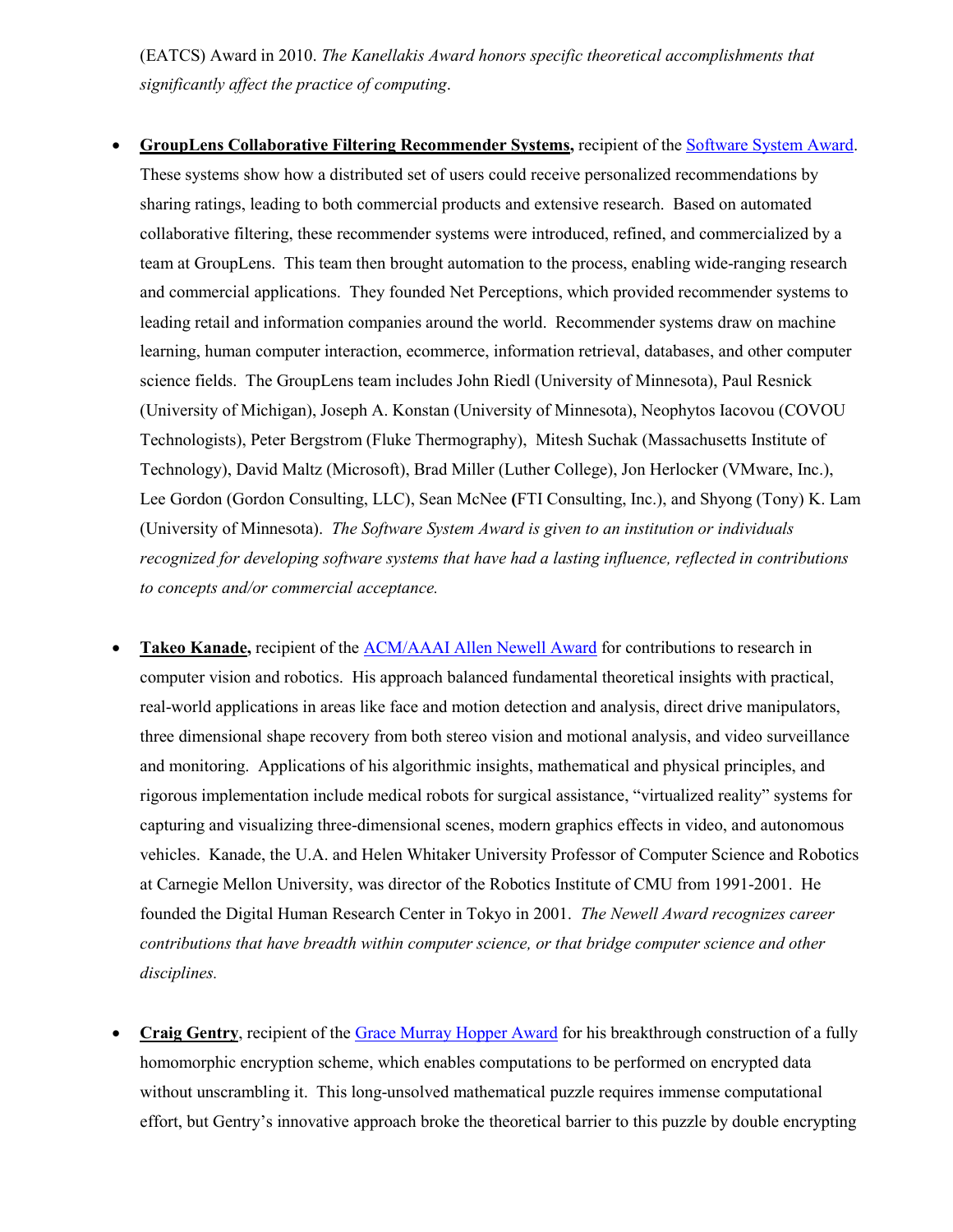the data in such a way that unavoidable errors could be removed without detection. This insight has the potential to result in adaptable cryptography methods that can prevent security breaches and protect sensitive personal data. Gentry is a researcher at IBM. In 2009, he won the ACM Doctoral Dissertation Award. *The Hopper Award recognizes the outstanding young computer professional of the year.* 

## • **Barbara Ericson and Mark Guzdial**, recipients of the [Karl V. Karlstom Outstanding Educator](http://awards.acm.org/karlstrom/)

[Award](http://awards.acm.org/karlstrom/) for their contributions to broadening participation in computing. They created the Media Computation (MediaComp) approach, which motivates students to write programs that manipulate and create digital media, such as pictures, sounds, and videos. Now in use in nearly 200 schools around the world, this contextualized approach to introductory Computer Science attracts students not motivated by classical algorithmic problems addressed in traditional computer science education. They also lead "Georgia Computes!" an NSF-funded statewide alliance to increase the number and diversity of students in computing education across all of Georgia. Barbara Ericson directs the Institute for Computing Education at Georgia Tech. Mark Guzdial is director of the Contextualized Support for Learning at Georgia Tech. Together they have written three textbooks using the MediaComp approach to engage and inspire student learning in computing. *The Karlstrom Award recognizes educators who advanced new teaching methodologies; effected new curriculum development in Computer Science and Engineering; or contributed to ACM's educational mission.* 

#### **About the Awards**

Paris Kanellakis Theory and Practice Award honors specific theoretical accomplishments that have had a significant and demonstrable effect on the practice of computing. This award is accompanied by a prize of \$5,000 and is endowed by contributions from the Kanellakis family, with additional financial support provided by ACM's Special Interest Groups on Algorithms and Computation Theory (SIGACT), Design Automation (SIGDA), Management of Data (SIGMOD), and Programming Languages (SIGPLAN), the ACM SIG Projects Fund, and individual contributions.

Software System Award honors an institution or individual(s) recognized for developing a software system that has had a lasting influence, reflected in contributions to concepts, in commercial acceptance, or both. This award carries a prize of \$35,000. Financial support for the award is provided by [IBM.](http://www.ibm.com/)

ACM/AAAI Allen Newell Award is presented to an individual selected for career contributions that have breadth within computer science, or that bridge computer science and other disciplines. This endowed award is accompanied by a prize of \$10,000, and is supported by the [Association for the Advancement of Artificial](http://www.aaai.org/home.html)  [Intelligence,](http://www.aaai.org/home.html) and by individual contributions.

Grace Murray Hopper Award is given to the outstanding young computer professional of the year, selected on the basis of a single recent major technical or service contribution. This award is accompanied by a prize of \$35,000. The candidate must have been 35 years of age or less at the time the qualifying contribution was made. Financial support for this award is provided by [Google, Inc.](http://www.google.com/corporate/)

Karl V. Karlstom Outstanding Educator Award is presented annually to an outstanding educator who is appointed to a recognized educational baccalaureate institution. The recipient is recognized for advancing new teaching methodologies; effecting new curriculum development or expansion in Computer Science and Engineering; or making a significant contribution to the educational mission of ACM. Those with ten years